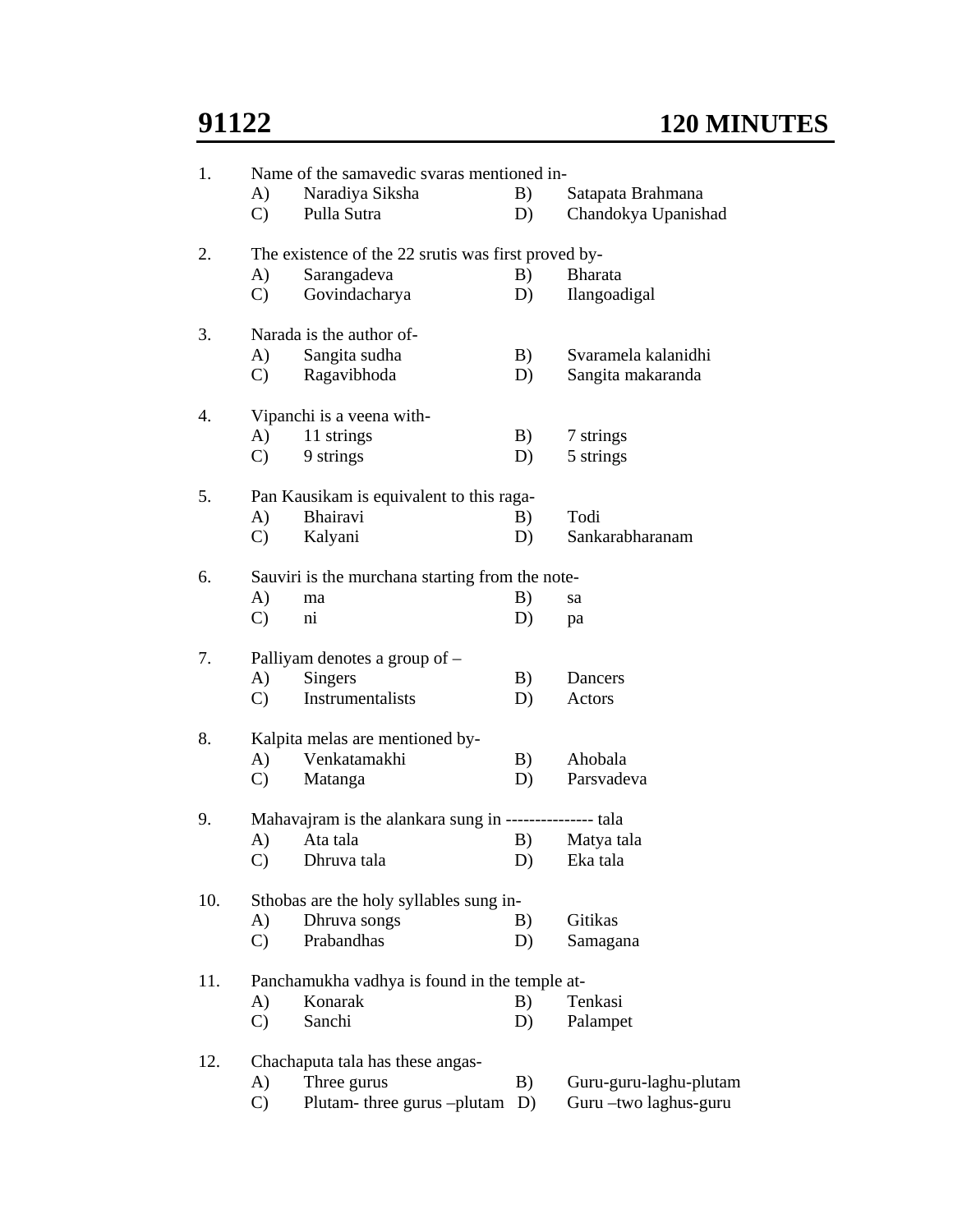| 13. | Bilahari is sung in the $-$                               |                                                    |    |                       |  |  |  |
|-----|-----------------------------------------------------------|----------------------------------------------------|----|-----------------------|--|--|--|
|     | (A)                                                       | Morning                                            | B) | Night                 |  |  |  |
|     | $\mathcal{C}$                                             | Dawn                                               | D) | Afternoon             |  |  |  |
| 14. |                                                           | Udhata is the -------------- note of saman scale-  |    |                       |  |  |  |
|     | A)                                                        | Upper                                              | B) | Middle                |  |  |  |
|     | $\mathbf{C}$                                              | Lower                                              | D) | Fourth                |  |  |  |
| 15. |                                                           | Kudumiyanmalai inscription was written by-         |    |                       |  |  |  |
|     | A)                                                        | Rajaraja Chola                                     | B) | Tulaja                |  |  |  |
|     | $\mathcal{C}$                                             | Mahendra Varma Pallava                             | D) | Narasimha Pallava     |  |  |  |
| 16. |                                                           | Simhanandana tala has---------------- aksharakalas |    |                       |  |  |  |
|     | A)                                                        | 128                                                | B) | 120                   |  |  |  |
|     | $\mathcal{C}$                                             | 36                                                 | D) | 68                    |  |  |  |
| 17. |                                                           | The sruti values of Ma gramic svaras are $-$       |    |                       |  |  |  |
|     | (A)                                                       | 4324432                                            |    | B) 4324342            |  |  |  |
|     | $\mathcal{C}$ )                                           | 4432432                                            | D) | 4342432               |  |  |  |
| 18. | Samashti charana is an anga found in-                     |                                                    |    |                       |  |  |  |
|     | A)                                                        | Gita                                               | B) | Varna                 |  |  |  |
|     | $\mathbf{C}$                                              | Keertana                                           | D) | Kriti                 |  |  |  |
| 19. |                                                           | 175 talas are expanded by -                        |    |                       |  |  |  |
|     | A)                                                        | Jati bhedas                                        | B) | Anga bhedas           |  |  |  |
|     | $\mathbf{C}$                                              | Gati bhedas                                        | D) | Kriya bhedas          |  |  |  |
| 20. | The Saptasvara Mahavishnu Icon is found in the temple at- |                                                    |    |                       |  |  |  |
|     | A)                                                        | Tirunelveli                                        | B) | Suchindram            |  |  |  |
|     | $\mathbf{C}$                                              | Perunthottam                                       |    | D) Thiruvananthapuram |  |  |  |
| 21. |                                                           | Achyutarajendra mela veena is mentioned in-        |    |                       |  |  |  |
|     | A)                                                        | Ragavibhoda                                        | B) | Sangraha chudamani    |  |  |  |
|     |                                                           | C) Sangita sudha                                   |    | D) Svaramelakalanidhi |  |  |  |
| 22. |                                                           | Gita govindam is a nrithya nataka composed by-     |    |                       |  |  |  |
|     | A)                                                        | Thyagaraja                                         | B) | Narayana Teertha      |  |  |  |
|     | $\mathcal{C}$                                             | Annamacharya                                       | D) | Jayadeva              |  |  |  |
| 23. |                                                           | Scheme of 960 melas is mentioned by-               |    |                       |  |  |  |
|     | A)                                                        | Vidhyaranya                                        | B) | Somanata              |  |  |  |
|     | $\mathcal{C}$                                             | Ramamatya                                          | D) | Kohala                |  |  |  |
| 24. |                                                           | Medini jati prabhanda has ----------------- angas  |    |                       |  |  |  |
|     | A)                                                        | 6                                                  | B) | 5                     |  |  |  |
|     | $\mathcal{C}$                                             | 4                                                  | D) | 3                     |  |  |  |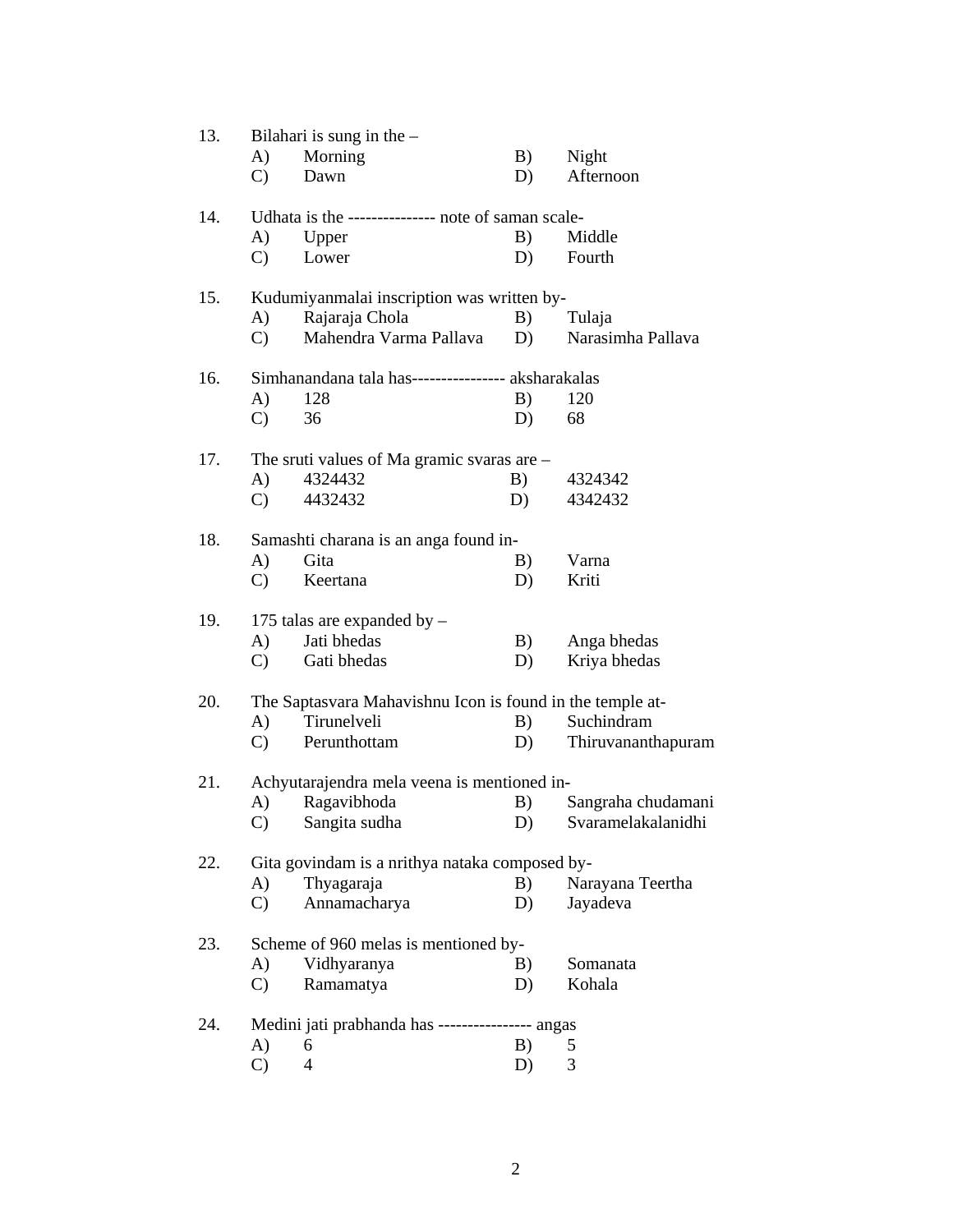| 25. |                                  | The raga sung in the night is-                      |    |           |    |               |                        |    |       |  |
|-----|----------------------------------|-----------------------------------------------------|----|-----------|----|---------------|------------------------|----|-------|--|
|     | A)                               | Natakurinji                                         |    |           | B) |               | Kalyani                |    |       |  |
|     | $\mathcal{C}$                    | Vasanta                                             |    |           | D) |               | Pantuvarali            |    |       |  |
| 26. | Svarasahithya was introduced by- |                                                     |    |           |    |               |                        |    |       |  |
|     | A)                               | Patnam Subramanya Iyer                              |    |           | B) |               | Swati Tirunal Maharaja |    |       |  |
|     | $\mathcal{C}$                    | Syama Sastry                                        |    |           | D) | Veena Kuppier |                        |    |       |  |
| 27. | The total number of Tanas is-    |                                                     |    |           |    |               |                        |    |       |  |
|     | A)                               | 86                                                  |    |           | B) | 80            |                        |    |       |  |
|     | $\mathcal{C}$                    | 84                                                  |    |           | D) | 96            |                        |    |       |  |
| 28. |                                  | Ela is a ------------- Prabhanda                    |    |           |    |               |                        |    |       |  |
|     | A)                               | Suddha                                              |    |           | B) | Sriranga      |                        |    |       |  |
|     | $\mathbf{C}$                     | Alikrama                                            |    |           | D) |               | Viprakeerna            |    |       |  |
| 29. |                                  | Prabhoth ragas are-                                 |    |           |    |               |                        |    |       |  |
|     | A)                               | Morning ragas                                       |    |           | B) |               | Midnight ragas         |    |       |  |
|     | $\mathcal{C}$                    | Afternoon ragas                                     |    |           | D) |               | Sarvakalika ragas      |    |       |  |
| 30. |                                  | 72 mela scheme was invented by-                     |    |           |    |               |                        |    |       |  |
|     | A)                               | Govindacharya                                       |    |           | B) |               | Govinda Dikshidar      |    |       |  |
|     | $\mathcal{C}$                    | Subbarama Dikshidar                                 |    |           | D) |               | Venkatamakhi           |    |       |  |
| 31. |                                  | The value of cycle of $4th$ is –                    |    |           |    |               |                        |    |       |  |
|     | A)                               | 5/3                                                 |    |           | B) | 4/3           |                        |    |       |  |
|     | $\mathbf{C}$                     | 16/9                                                |    |           | D) | 8/5           |                        |    |       |  |
| 32. |                                  | Nachiyar Tirumozhi is the work of -                 |    |           |    |               |                        |    |       |  |
|     | A)                               | Mirabai                                             |    |           | B) | Andal         |                        |    |       |  |
|     | $\mathbf{C}$                     | Karaikkal Ammayar                                   |    | D)        |    | Nammazhvar    |                        |    |       |  |
| 33. |                                  | The raga depicting soka rasa is-                    |    |           |    |               |                        |    |       |  |
|     | A)                               | Mukhari                                             |    |           | B) |               | Ananda bhairavi        |    |       |  |
|     | C)                               | Bilahari                                            |    |           | D) | Kedaragaula   |                        |    |       |  |
| 34. |                                  | The roof of an acoustic hall must be-               |    |           |    |               |                        |    |       |  |
|     | A)                               | Low                                                 | B) | Very high |    | $\mathbf{C}$  | Concave                | D) | Open  |  |
| 35. |                                  |                                                     |    |           |    |               |                        |    |       |  |
|     | A)                               | Ksetarajna has composed-<br>Javali<br>B)<br>Tillana |    |           |    | $\mathcal{C}$ | Ragamalika             | D) | Padam |  |
|     |                                  |                                                     |    |           |    |               |                        |    |       |  |
| 36. |                                  | Antara Gandhara's sruti value is-                   |    |           |    |               |                        |    |       |  |
|     | A)                               | 81/64                                               | B) | 6/5       |    | $\mathcal{C}$ | 5/4                    | D) | 3/2   |  |
| 37. |                                  | Svarakshara is profusely used by-                   |    |           |    |               |                        |    |       |  |
|     | A)                               | Syama Sastri                                        |    |           | B) | Swati Tirunal |                        |    |       |  |
|     | $\mathcal{C}$                    | Papanasam Sivan                                     |    |           | D) | Thyagaraja    |                        |    |       |  |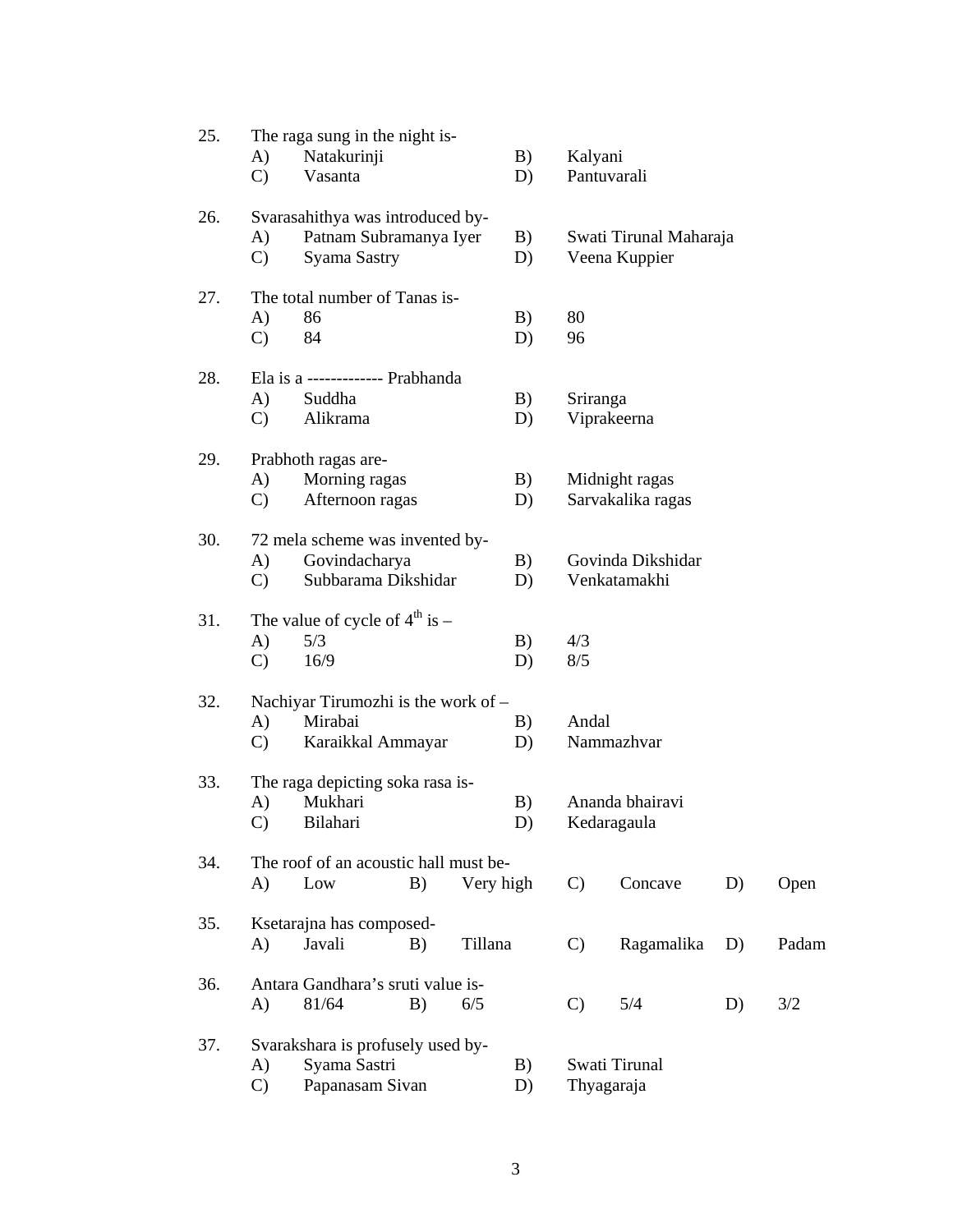| 38. | Single faced drum is-                                            |    |                           |  |  |  |  |
|-----|------------------------------------------------------------------|----|---------------------------|--|--|--|--|
|     | A)<br>Tambattam                                                  | B) | Chenda                    |  |  |  |  |
|     | $\mathcal{C}$<br>Mridangam                                       | D) | Tripushkara               |  |  |  |  |
| 39. | The svaras taken by the vivadi mela Jhankaradhvani are-          |    |                           |  |  |  |  |
|     | ri-gi-ma-dhu-nu<br>A)                                            | B) | ri-gi-ma-dha-na           |  |  |  |  |
|     | ra-gi-ma-dha-na<br>$\mathcal{C}$                                 | D) | ra-ga-ma-dhu-nu           |  |  |  |  |
| 40. | Vikruti Panchama is the ------------- sruti among the 22 srutis. |    |                           |  |  |  |  |
|     | $18^{th}$<br>$\bf{A}$                                            | B) | $17^{\text{th}}$          |  |  |  |  |
|     | 16 <sup>th</sup><br>$\mathcal{C}$                                | D) | $15^{\text{th}}$          |  |  |  |  |
| 41. | Santur is played by-                                             |    |                           |  |  |  |  |
|     | A)<br><b>Striking</b>                                            | B) | Bowing                    |  |  |  |  |
|     | Plucking<br>$\mathcal{C}$                                        | D) | <b>Blowing</b>            |  |  |  |  |
| 42. | Echo is $-$                                                      |    |                           |  |  |  |  |
|     | A)<br>Production of sound                                        | B) | Excess of sound           |  |  |  |  |
|     | Focusing of sound<br>$\mathbf{C}$                                | D) | Reflection of sound       |  |  |  |  |
| 43. | Total number of vivadi melas is-                                 |    |                           |  |  |  |  |
|     | A)<br>36                                                         | B) | 32                        |  |  |  |  |
|     | $\mathcal{C}$<br>44                                              | D) | 40                        |  |  |  |  |
| 44. | Gopuchcha yati is found in this song:                            |    |                           |  |  |  |  |
|     | Meenakshi memudam<br>A)                                          | B) | Sri Rajagopala            |  |  |  |  |
|     | $\mathcal{C}$<br>Tyagarajayoga vaibhavam                         | D) | Sri Saraswathi            |  |  |  |  |
| 45. | Lute has a resonator in:                                         |    |                           |  |  |  |  |
|     | Rectangular shape<br>A)                                          | B) | Round shape               |  |  |  |  |
|     | Square shape<br>$\mathcal{C}$                                    | D) | Semi circular shape       |  |  |  |  |
| 46. | Kudamuzha is a:                                                  |    |                           |  |  |  |  |
|     | Temple instrument<br>A)                                          | B) | Martial instrument        |  |  |  |  |
|     | C) Folk instrument                                               | D) | Concert instrument        |  |  |  |  |
| 47. | Antya prasa figure in the:                                       |    |                           |  |  |  |  |
|     | End of a line<br>A)                                              | B) | Middle of a line          |  |  |  |  |
|     | Beginning of a line<br>$\mathcal{C}$                             | D) | Any place of a line       |  |  |  |  |
| 48. | Mahanataka Veena is the other name of-                           |    |                           |  |  |  |  |
|     | Gettuvadhyam<br>A)                                               | B) | Svaramandala              |  |  |  |  |
|     | $\mathcal{C}$<br>Gottuvadhyam                                    | D) | Jalatarangam              |  |  |  |  |
| 49. | He is called as 'Ganachakravarthi'-                              |    |                           |  |  |  |  |
|     | A)<br>Patnam Subramanya Iyer                                     | B) | Ramanad Srinivasa Iyengar |  |  |  |  |
|     | $\mathcal{C}$<br>Maha Vaidhyanatha Iyer                          | D) | Veena Kuppier             |  |  |  |  |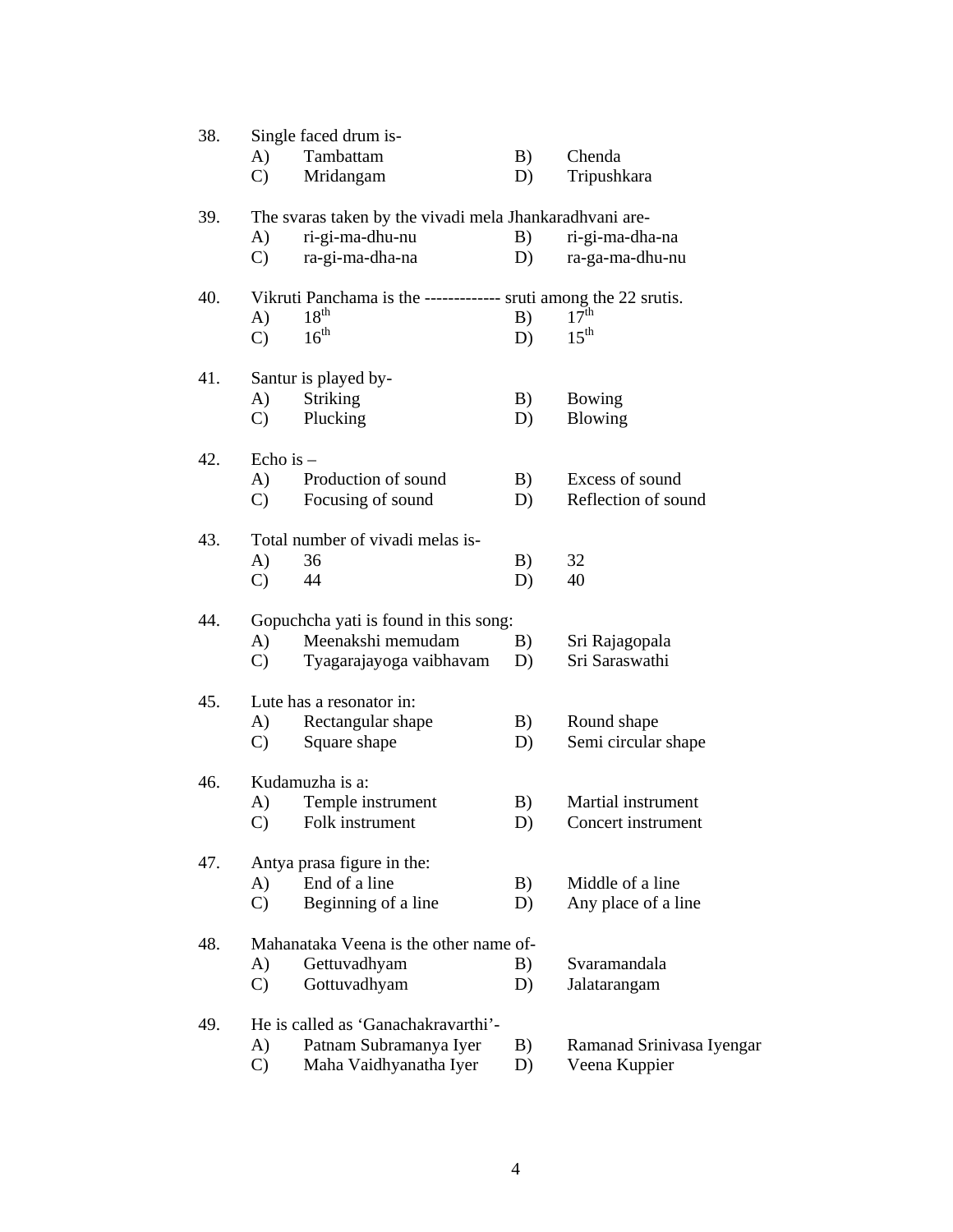| 50. | The vivadi mela with the serial number 42 is- |                                                                   |          |                      |  |  |  |
|-----|-----------------------------------------------|-------------------------------------------------------------------|----------|----------------------|--|--|--|
|     | A)                                            | Visvambari                                                        | B)       | Salagam              |  |  |  |
|     | $\mathcal{C}$                                 | Raghupriya                                                        | D)       | Nitimathi            |  |  |  |
| 51. |                                               | Sakala vadhya is-                                                 |          |                      |  |  |  |
|     | A)                                            | Non tunable                                                       | B)       | Coupled with drone   |  |  |  |
|     | $\mathbf{C}$                                  | Manually played                                                   | D)       | Sruti vadhya         |  |  |  |
|     |                                               |                                                                   |          |                      |  |  |  |
| 52. |                                               | Sangita Kalpadrumam was written by-                               |          |                      |  |  |  |
|     | A)                                            | Mysore Vasudevachar                                               | B)       | Muthaiyya Bhagavatar |  |  |  |
|     | $\mathcal{C}$                                 | Neelakanta Sivan                                                  | D)       | Papanasam Sivan      |  |  |  |
| 53. |                                               | Sangeeta Mahal is in-                                             |          |                      |  |  |  |
|     | A)                                            | Madurai                                                           | B)       | Tanjore              |  |  |  |
|     | $\mathbf{C}$                                  | Madras                                                            | D)       | Bombay               |  |  |  |
|     |                                               |                                                                   |          |                      |  |  |  |
| 54. |                                               | --------------- was composed in Madhurabhakti by Annamacharya.    |          |                      |  |  |  |
|     | (A)<br>$\mathbf{C}$                           | Bhavagiti<br>Sringara Sangeertanas                                | B)<br>D) | Tarangam<br>Padas    |  |  |  |
|     |                                               |                                                                   |          |                      |  |  |  |
| 55. |                                               | The svarajathi 'Kamakshi' in Bhairavi raga is the composition of- |          |                      |  |  |  |
|     | A)                                            | Muttuswami Dikshitar                                              | B)       | Ganam Krishnayyar    |  |  |  |
|     | $\mathcal{C}$                                 | Syama Sastry                                                      | D)       | Gharbapurivasar      |  |  |  |
| 56. |                                               | Yamaka is found in this kriti-                                    |          |                      |  |  |  |
|     | A)                                            | Manasayatulo                                                      | B)       | Manasamasamartyamemi |  |  |  |
|     | $\mathbf{C}$                                  | Sri Varalakshmi                                                   | D)       | Sri Dhunduge         |  |  |  |
| 57. |                                               | Muvvagopala is the mudra of-                                      |          |                      |  |  |  |
|     | A)                                            | Sarangapani                                                       | B)       | Ganam Sinayya        |  |  |  |
|     | $\mathcal{C}$ )                               | Muvvanallur Sabhapatayya                                          | D)       | Kshetarayya          |  |  |  |
|     |                                               |                                                                   |          |                      |  |  |  |
| 58. |                                               | Magudi is also known as-                                          |          |                      |  |  |  |
|     | A)                                            | Nagapasam                                                         | B)       | Nagapani             |  |  |  |
|     |                                               | C) Bhujangasvara                                                  | D)       | Bhuri                |  |  |  |
| 59. |                                               | Bilahari is used to produce-                                      |          |                      |  |  |  |
|     | A)                                            | Hasyarasa                                                         | B)       | Sokarasa             |  |  |  |
|     | $\mathcal{C}$                                 | Adbhutarasa                                                       | D)       | Santarasa            |  |  |  |
| 60. |                                               | The musical form sung without sahitya is-                         |          |                      |  |  |  |
|     | A)                                            | Varnam                                                            | B)       | Tillana              |  |  |  |
|     | $\mathbf{C}$                                  | Jatisvaram                                                        | D)       | Svarajati            |  |  |  |
| 61. | Sahana is a-                                  |                                                                   |          |                      |  |  |  |
|     | A)                                            | Arohana vakra raga                                                | B)       | Ubhaya vakra raga    |  |  |  |
|     | $\mathcal{C}$                                 | Shadava-Sampurna raga                                             | D)       | Audava-audava raga   |  |  |  |
|     |                                               |                                                                   |          |                      |  |  |  |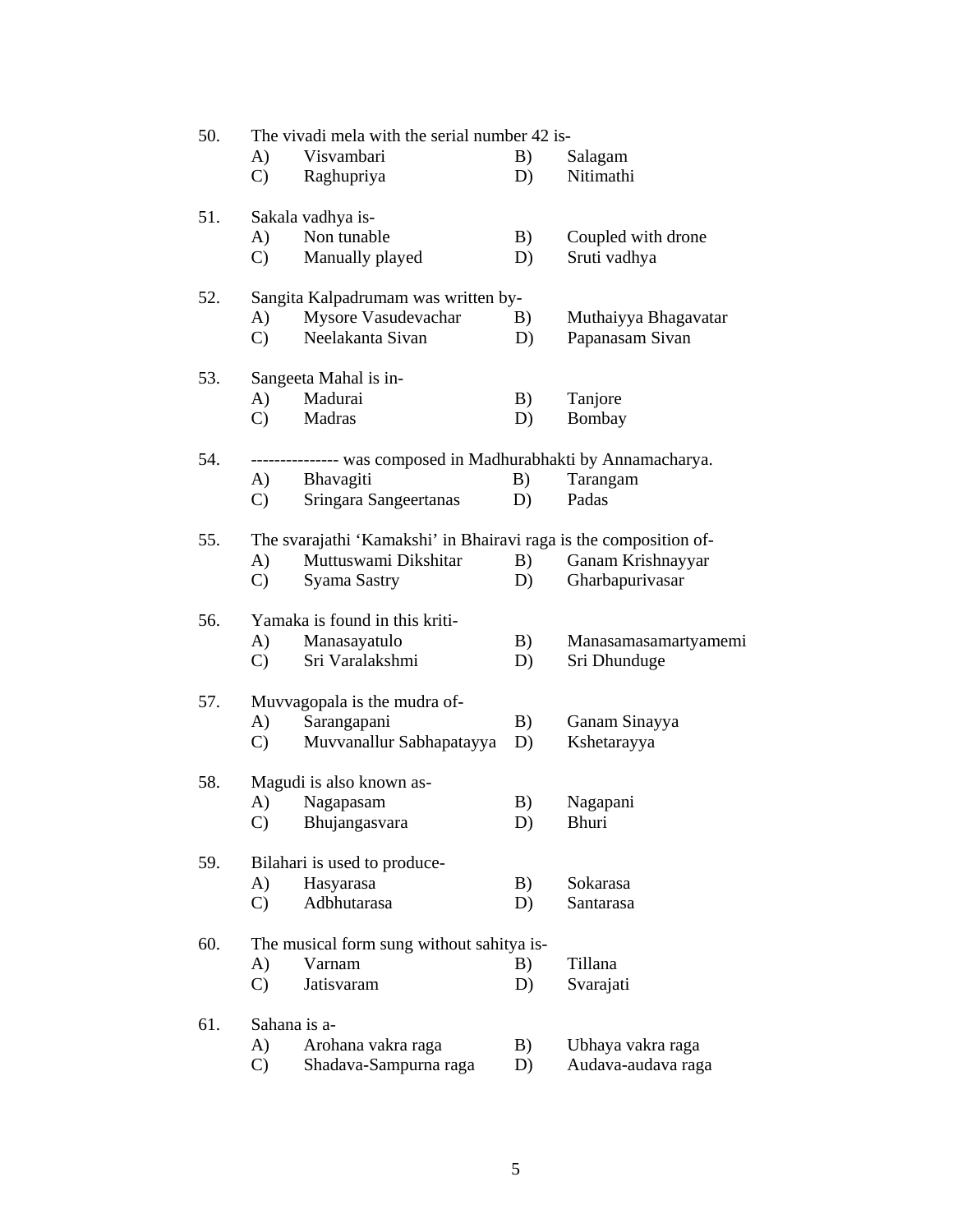| 62. | Pannagendrasayana is the ragamalika with-------------- ragas |                                                    |    |                        |  |  |  |  |
|-----|--------------------------------------------------------------|----------------------------------------------------|----|------------------------|--|--|--|--|
|     | A)                                                           | 16                                                 | B) | 7                      |  |  |  |  |
|     | $\mathbf{C}$                                                 | $\overline{4}$                                     | D) | 8                      |  |  |  |  |
| 63. | The composer who had used Desadi tala in profusion is-       |                                                    |    |                        |  |  |  |  |
|     | A)                                                           | Tyagaraja                                          | B) | <b>Syama Sastry</b>    |  |  |  |  |
|     | $\mathbf{C}$                                                 | Veena Kuppier                                      | D) | Muthuswamy Dikshitar   |  |  |  |  |
| 64. | Karanam is the other name of-                                |                                                    |    |                        |  |  |  |  |
|     | A)                                                           | Akshiptika                                         | B) | Ragavardani            |  |  |  |  |
|     | $\mathbf{C}$                                                 | Niraval                                            | D) | Tana                   |  |  |  |  |
| 65. |                                                              | Hemavathy's corresponding suddha madhyama mela is- |    |                        |  |  |  |  |
|     | A)                                                           | Harikambhoji                                       | B) | Kharaharapriya         |  |  |  |  |
|     | $\mathbf{C}$                                                 | Sankarabharana                                     | D) | Gourimanohari          |  |  |  |  |
| 66. |                                                              | Sabdam figures in-                                 |    |                        |  |  |  |  |
|     | A)                                                           | Music concert                                      | B) | Dance concert          |  |  |  |  |
|     | $\mathcal{C}$ )                                              | Yakshagana                                         | D) | Kathakalakshepam       |  |  |  |  |
| 67. |                                                              | Makuta svaram figures in-                          |    |                        |  |  |  |  |
|     | A)                                                           | Solkattusvara                                      | B) | Jatisvaram             |  |  |  |  |
|     | $\mathbf{C}$                                                 | Chittasvara                                        | D) | Svarapallavi           |  |  |  |  |
| 68. |                                                              | Kannadagaula is a-                                 |    |                        |  |  |  |  |
|     | A)                                                           | Shadava raga                                       | B) | Shadava-audava raga    |  |  |  |  |
|     | $\mathcal{C}$ )                                              | Audava-shadava raga                                | D) | Audava -sampurna raga  |  |  |  |  |
| 69. |                                                              | Navavidha bhakti keertanas were composed by-       |    |                        |  |  |  |  |
|     | A)                                                           | Muthuswamy Dikshitar                               | B) | Syama Sastry           |  |  |  |  |
|     | $\mathbf{C}$                                                 | Tyagaraja                                          | D) | Swati Tirunal Maharaja |  |  |  |  |
| 70. |                                                              | Eustachian tube is found in the-                   |    |                        |  |  |  |  |
|     | A)                                                           | Larynx                                             | B) | Middle ear             |  |  |  |  |
|     | $\mathcal{C}$ )                                              | Inner ear                                          | D) | Vocal chords           |  |  |  |  |
| 71. |                                                              | Vagadeeswari's mela sankhya is-                    |    |                        |  |  |  |  |
|     | A)                                                           | Rutu-bhu                                           | B) | Rutu-sha               |  |  |  |  |
|     | $\mathcal{C}$                                                | Rutu-pa                                            | D) | Rutu-sri               |  |  |  |  |
| 72. |                                                              | The serial number of Ramapriya is-                 |    |                        |  |  |  |  |
|     | A)                                                           | 24                                                 | B) | 44                     |  |  |  |  |
|     | $\mathcal{C}$                                                | 31                                                 | D) | 52                     |  |  |  |  |
| 73. |                                                              | Viloma chapu tala was handled by-                  |    |                        |  |  |  |  |
|     | A)                                                           | Swati Tirunal Maharaja                             | B) | Muthuswamy Dikshitar   |  |  |  |  |
|     | $\mathcal{C}$                                                | Syama Sastry                                       | D) | Veena Kuppier          |  |  |  |  |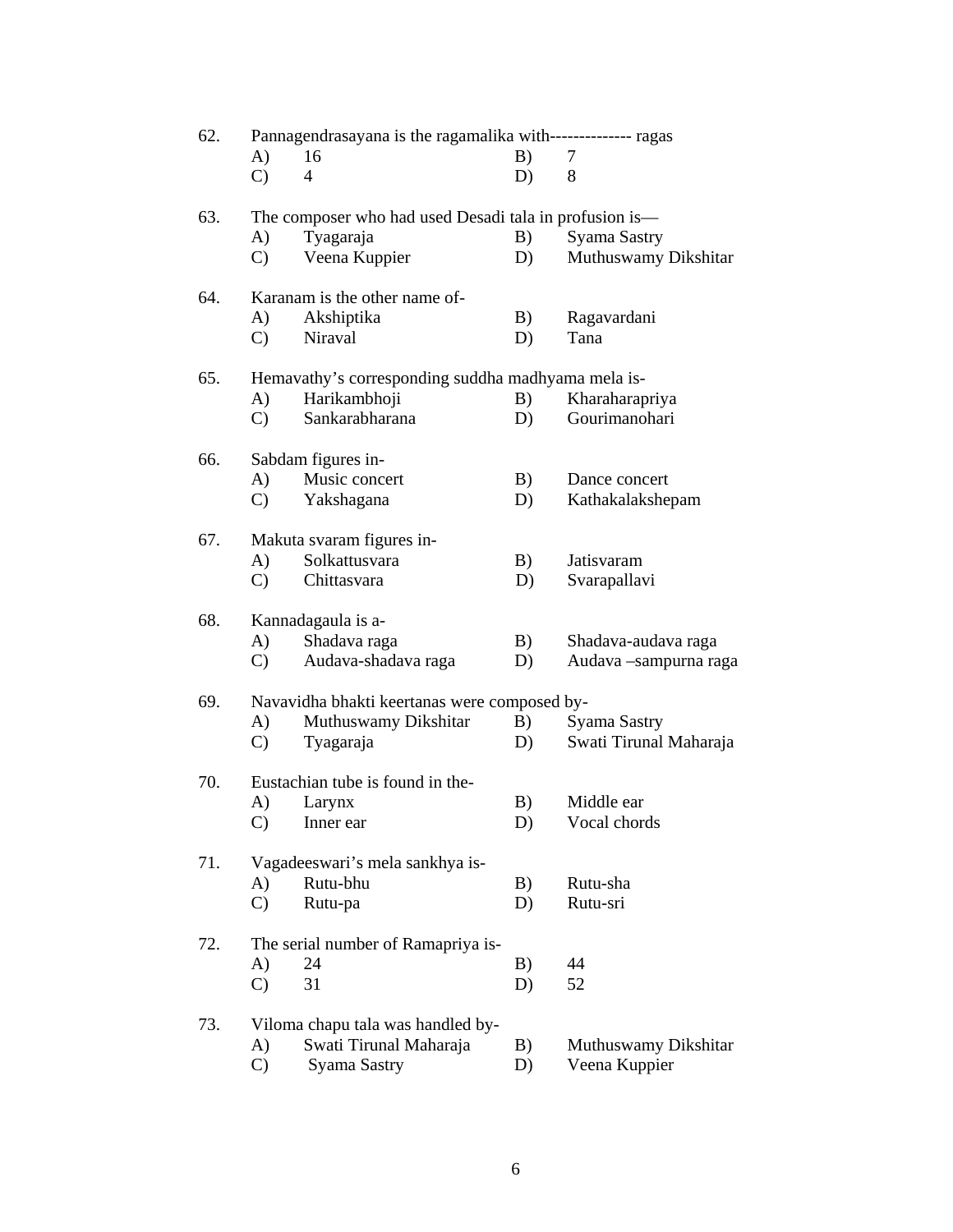| 74. | 'Janani mamava' in Bhairavi raga belongs to -                   |    |                           |  |  |  |  |
|-----|-----------------------------------------------------------------|----|---------------------------|--|--|--|--|
|     | Navaratri Keertanas<br>A)                                       | B) | Navagraha Keertanas       |  |  |  |  |
|     | $\mathbf{C}$<br>Navavarna Keertanas                             | D) | Navaratnamalika Keertanas |  |  |  |  |
| 75. | This is one among the Ghana panchakas-                          |    |                           |  |  |  |  |
|     | Gaula<br>A)                                                     | B) | Saveri                    |  |  |  |  |
|     | $\mathbf{C}$<br>Bauli                                           | D) | Valaji                    |  |  |  |  |
| 76. | ' Sakhi prana' is Javali composed by-                           |    |                           |  |  |  |  |
|     | Pattabhiramaiyya<br>A)                                          | B) | Vidhyala Narayanaswami    |  |  |  |  |
|     | $\mathcal{C}$<br>Sivaramaiyya                                   | D) | Swati Tirunal Maharaja    |  |  |  |  |
| 77. | This is an ekanya svara bhashanga raga-                         |    |                           |  |  |  |  |
|     | Hamsanadam<br>A)                                                | B) | Hindustan Kapi            |  |  |  |  |
|     | $\mathbf{C}$<br>Saranga                                         | D) | Ananda bhairavi           |  |  |  |  |
| 78. | Padgarbham is the ------------------- of a pallavi              |    |                           |  |  |  |  |
|     | Dividing point<br>A)                                            | B) | Beginning point           |  |  |  |  |
|     | Ending point<br>C)                                              | D) | Middle point of the laghu |  |  |  |  |
| 79. | Sound producing organ in the human body:                        |    |                           |  |  |  |  |
|     | Larynx<br>A)                                                    | B) | Lungs                     |  |  |  |  |
|     | $\mathcal{C}$<br>Tongue                                         | D) | Epiglottis                |  |  |  |  |
| 80. | The value of the pramana sruti interval is—                     |    |                           |  |  |  |  |
|     | 81/80<br>A)                                                     | B) | 256/243                   |  |  |  |  |
|     | $\mathbf{C}$<br>25/24                                           | D) | 27/16                     |  |  |  |  |
| 81. | 72 Mela Ragamalika was composed by-                             |    |                           |  |  |  |  |
|     | Maha Vaidyanatha Iyer<br>A)                                     | B) | Subbarama Dikshitar       |  |  |  |  |
|     | Tiruvotriyur Tyagayyar<br>C)                                    | D) | Ramaswamy Dikshitar       |  |  |  |  |
| 82. | The Navavidha bhakti kriti ' Bhavati Viswasome' is composed in- |    |                           |  |  |  |  |
|     | Mukari raga<br>A)                                               | B) | Ahiri raga                |  |  |  |  |
|     | C) Bhairavi raga                                                | D) | Neelambari                |  |  |  |  |
| 83. | This is a Pancamantya raga-                                     |    |                           |  |  |  |  |
|     | Kurinji<br>A)                                                   | B) | Navaroj                   |  |  |  |  |
|     | $\mathcal{C}$<br>Chenjurutti                                    | D) | Dvijavanti                |  |  |  |  |
| 84. | Kavuttuvam is a -----------------dance composition.             |    |                           |  |  |  |  |
|     | Invocatory<br>A)                                                | B) | Narrative                 |  |  |  |  |
|     | Abhinaya based<br>$\mathbf{C}$                                  | D) | Nritta based              |  |  |  |  |
| 85. | Tyagaraja has introduced --------------- in his kritis.         |    |                           |  |  |  |  |
|     | Svarakshara<br>A)                                               | B) | Yati                      |  |  |  |  |
|     | $\mathcal{C}$<br>Sangatis                                       | D) | Svarasahitya              |  |  |  |  |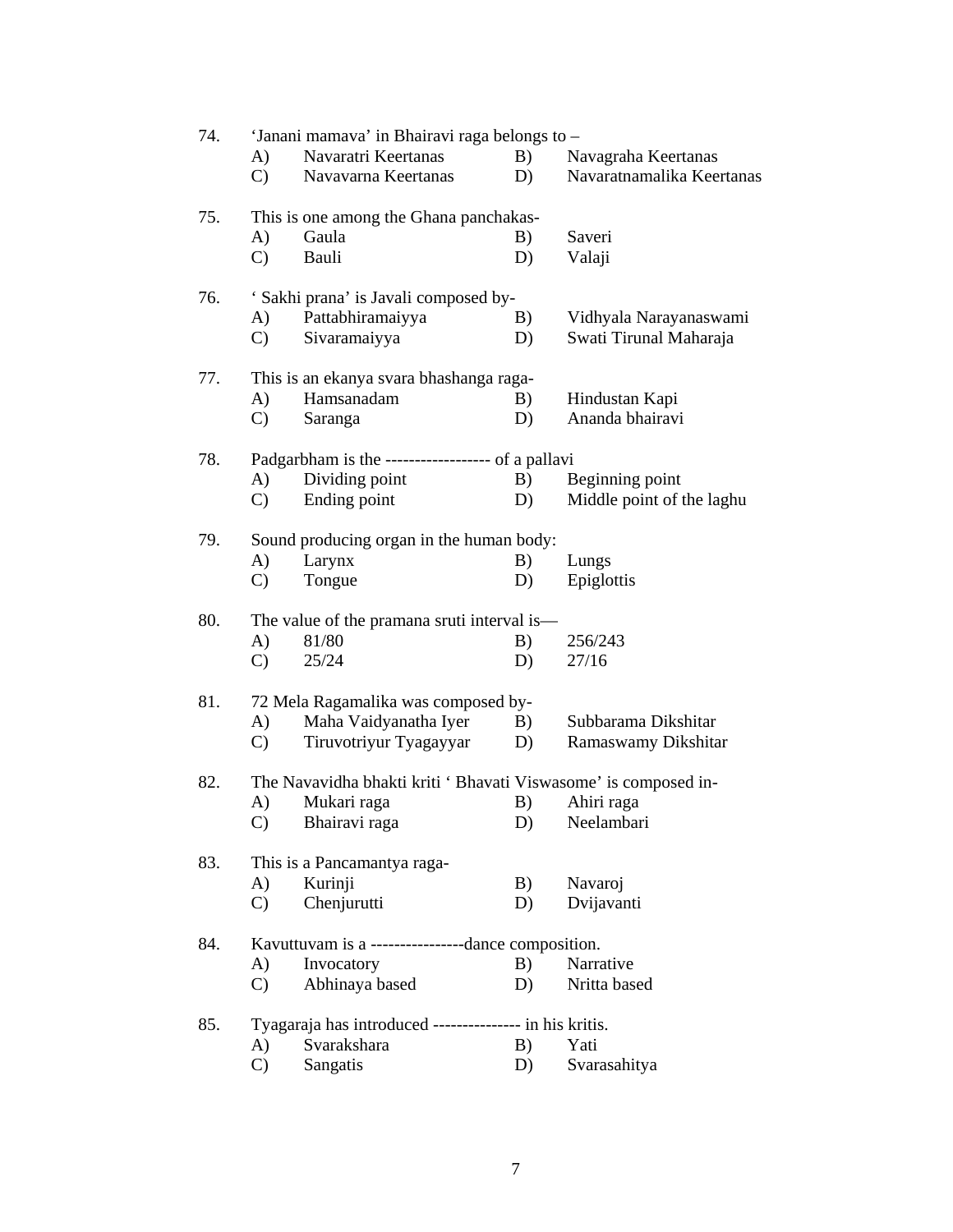| 86. | This is one of the 'Utsavaprabhanda' of Swati Tirunal Maharaja. |                                                    |    |                         |  |  |
|-----|-----------------------------------------------------------------|----------------------------------------------------|----|-------------------------|--|--|
|     | A)                                                              | Paramapurusha - Ahiri                              | B) | Paramapurusha - Vasanta |  |  |
|     | $\mathbf{C}$                                                    | Visveswara-Sindubhairavi                           | D) | Sadaramava-Surutti      |  |  |
| 87. |                                                                 | The inner ear is known as-                         |    |                         |  |  |
|     | A)                                                              | Cochlea                                            | B) | Tympanum                |  |  |
|     | $\mathcal{C}$                                                   | Auricle                                            | D) | Labyrinth               |  |  |
| 88. |                                                                 | 'Gourinayaka' is a Tillana composed in-            |    |                         |  |  |
|     | A)                                                              | Simhanandana tala                                  | B) | Sarabanandhana tala     |  |  |
|     | $\mathcal{C}$                                                   | Adi tala                                           | D) | Chachaputa tala         |  |  |
| 89. |                                                                 | The mela sankhya of Simhendramadhyama is-          |    |                         |  |  |
|     | A)                                                              | Disi-pa                                            | B) | Disi-go                 |  |  |
|     | $\mathcal{C}$                                                   | Brahma-go                                          | D) | Brahma-pa               |  |  |
| 90. |                                                                 | Madhyama kala sahitya was introduced in kritis by- |    |                         |  |  |
|     | A)                                                              | Pallavi Gopala Iyer                                | B) | Mysore Sadasiva Rao     |  |  |
|     | $\mathcal{C}$                                                   | Muttuswami Dikshitar                               | D) | Ramaswamy Dikshitar     |  |  |
| 91. |                                                                 | Sempalai of Tamil music corresponds to -           |    |                         |  |  |
|     | A)                                                              | Kalyani                                            | B) | Sankarabharana          |  |  |
|     | $\mathcal{C}$                                                   | Hanuma Todi                                        | D) | Harikambhoji            |  |  |
| 92. |                                                                 | Tongal is found in-                                |    |                         |  |  |
|     | A)                                                              | Divyaprabhandam                                    | B) | Tiruppugazh             |  |  |
|     | $\mathcal{C}$                                                   | Tiruvachagam                                       | D) | Tevaram                 |  |  |
| 93. |                                                                 | Sitar is a--------------- instrument.              |    |                         |  |  |
|     | A)                                                              | Wind                                               | B) | Percussion              |  |  |
|     | $\mathbf{C}$                                                    | Stringed                                           | D) | Compound                |  |  |
| 94. |                                                                 | Aladhiya Khan belongs to-                          |    |                         |  |  |
|     | A)                                                              | Agra gharana                                       | B) | Jaipur gharana          |  |  |
|     |                                                                 | C) Gwalior gharana                                 | D) | Kirana gharana          |  |  |
| 95. |                                                                 | Ela talam is an instrument used in-                |    |                         |  |  |
|     | A)                                                              | Kathakalakshepam                                   | B) | Bhagavata mela natakam  |  |  |
|     | $\mathcal{C}$                                                   | Kathakali                                          | D) | None of these           |  |  |
| 96. |                                                                 | Kutrala Kuravanji was composed by-                 |    |                         |  |  |
|     | A)                                                              | Kavi Kunjara Bharati                               | B) | King Tulaja             |  |  |
|     | $\mathcal{C}$                                                   | Tirikutarasappa Kavirayar                          | D) | Arunachala Kavirayar    |  |  |
| 97. |                                                                 | Kaikottukkali is performed in                      |    |                         |  |  |
|     | A)                                                              | Assam                                              | B) | Kerala                  |  |  |
|     | $\mathcal{C}$                                                   | Orissa                                             | D) | Bengal                  |  |  |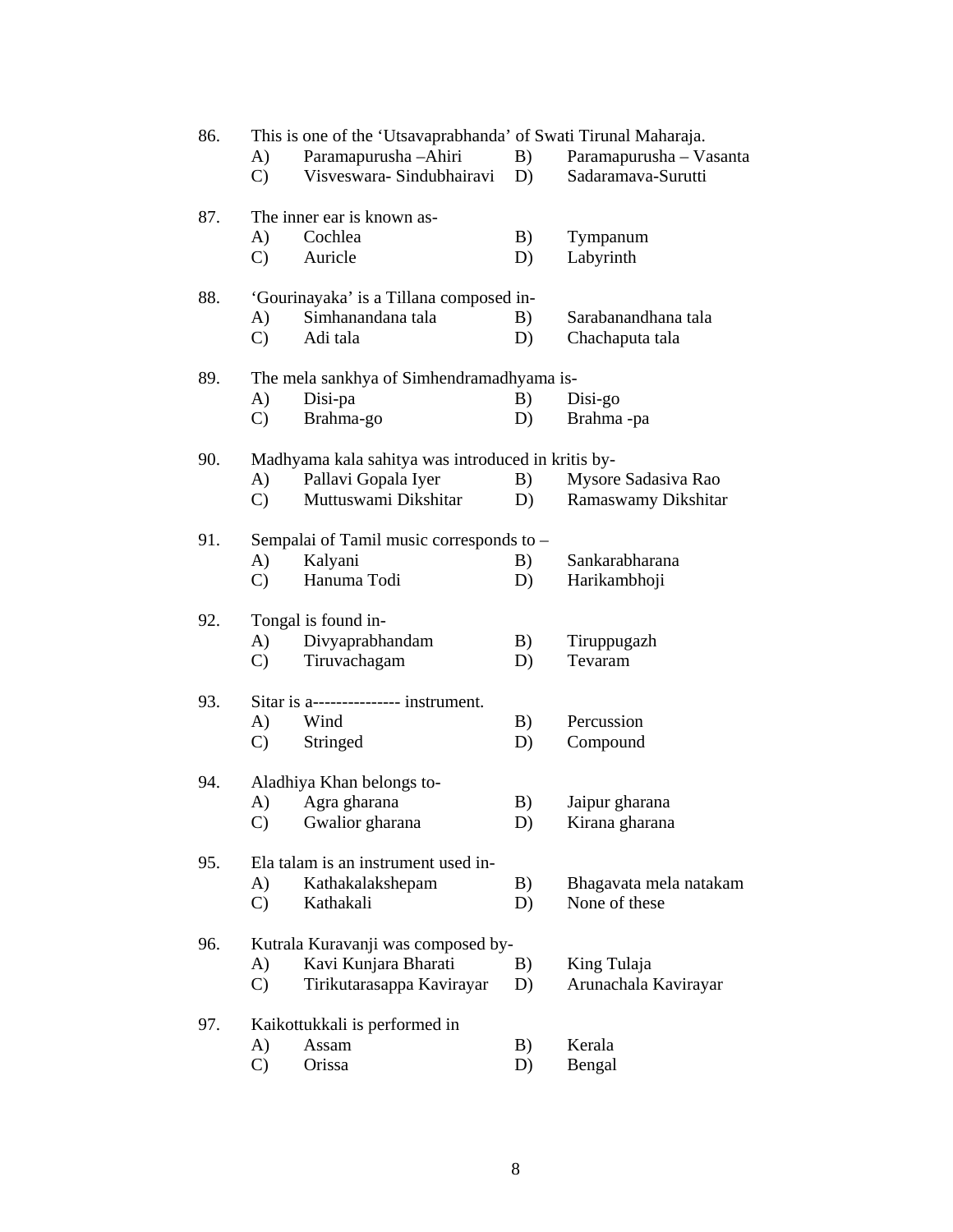| 98.  | Panchari is one of the talas used in-             |                                                               |    |                      |  |  |  |
|------|---------------------------------------------------|---------------------------------------------------------------|----|----------------------|--|--|--|
|      | A)                                                | Yakshagana                                                    | B) | Kummi                |  |  |  |
|      | $\mathbf{C}$                                      | Kathakali                                                     | D) | Bharatanatyam        |  |  |  |
| 99.  |                                                   | 'Valli Parinayam' is a Kathakalakshepa composed by-           |    |                      |  |  |  |
|      | A)                                                | Mutthaiya Bhagavatar                                          | B) | Tyagaraja            |  |  |  |
|      | $\mathcal{C}$                                     | Muvvanallur Sabhapaty Iyer D)                                 |    | Ramaswamy Sivan      |  |  |  |
| 100. |                                                   | Bhagavata mela is performed during Narasimha Jayanthi in-     |    |                      |  |  |  |
|      | A)                                                | Chennai                                                       | B) | Mysore               |  |  |  |
|      | $\mathcal{C}$                                     | Uttukkadu                                                     | D) | Melattur             |  |  |  |
| 101. |                                                   | The panchama murchana of Kiravani-                            |    |                      |  |  |  |
|      | A)                                                | Mayamalavagaula                                               | B) | Vakulabharanam       |  |  |  |
|      | $\mathbf{C}$                                      | Chakravaham                                                   | D) | Suryakantam          |  |  |  |
| 102. |                                                   | Suddangam means singing the Tevaram hymns –                   |    |                      |  |  |  |
|      | A)                                                | As poetry                                                     | B) | Without pan          |  |  |  |
|      | $\mathbf{C}$                                      | Without tala                                                  | D) | With tala            |  |  |  |
| 103. |                                                   | Total number of murchanakara melas yielding 2 scales each is- |    |                      |  |  |  |
|      | A)                                                | 15                                                            | B) | 12                   |  |  |  |
|      | $\mathcal{C}$                                     | 6                                                             | D) | 18                   |  |  |  |
| 104. |                                                   | Milav is a folk instrument used in-                           |    |                      |  |  |  |
|      | A)                                                | Chakkiyar Koottu                                              | B) | Kaikottukkali        |  |  |  |
|      | $\mathbf{C}$                                      | Kavadi attam                                                  | D) | Villuppattu          |  |  |  |
| 105. |                                                   | One of the Pagal pans is-                                     |    |                      |  |  |  |
|      | A)                                                | Mudirnda kurinji                                              | B) | Seekamaram           |  |  |  |
|      | $\mathbf{C}$                                      | Megaragakurinji                                               | D) | Kausikam             |  |  |  |
| 106. |                                                   | Asaveri That corresponds to-                                  |    |                      |  |  |  |
|      | A)                                                | HanumaTodi                                                    | B) | Dhira Sankarabharana |  |  |  |
|      |                                                   | C) Natabhairavi                                               | D) | Kharaharapriya       |  |  |  |
| 107. |                                                   | Sengottu Yazh has -------------- strings.                     |    |                      |  |  |  |
|      | A)                                                | 7                                                             | B) | 14                   |  |  |  |
|      | $\mathcal{C}$                                     | 21                                                            | D) | 100                  |  |  |  |
| 108. | Tirukkadaikkappu figures in the Tevaram hymns of- |                                                               |    |                      |  |  |  |
|      | A)                                                | Gnanasambandar                                                | B) | Appar                |  |  |  |
|      | $\mathbf{C}$                                      | Sundarar                                                      | D) | Manikkavasagar       |  |  |  |
| 109. |                                                   | Darus are profusely used in-                                  |    |                      |  |  |  |
|      | $\bf{A}$                                          | Bharatanatya                                                  | B) | Kuravanji natakas    |  |  |  |
|      | $\mathcal{C}$                                     | Geyanatakas                                                   | D) | Folk dramas          |  |  |  |